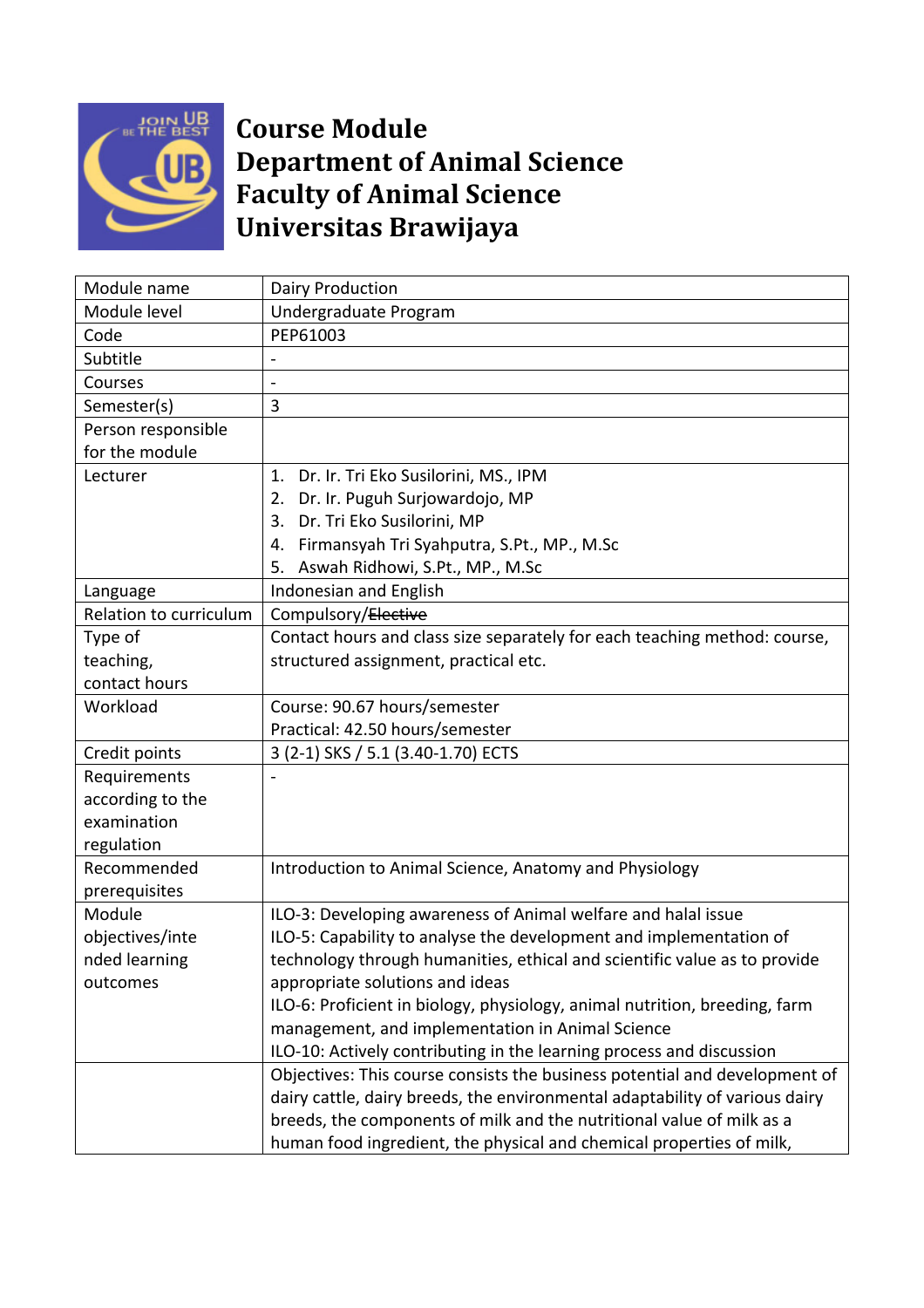|                      | lactation biology, milk biosynthesis, factors affecting milk production and                                                                            |  |  |  |
|----------------------|--------------------------------------------------------------------------------------------------------------------------------------------------------|--|--|--|
|                      | quality as                                                                                                                                             |  |  |  |
|                      | well as lactation dynamics.                                                                                                                            |  |  |  |
|                      | Knowledge: Able to identify various types of dairy cattle                                                                                              |  |  |  |
|                      | Skills: cognitive-Able to explain animal production systems that are                                                                                   |  |  |  |
|                      | suitable to be applied to certain regional conditions and provide benefits<br>to farmers and the environment. Phsycomotoric- Able to check the quality |  |  |  |
|                      |                                                                                                                                                        |  |  |  |
|                      | of fresh milk physically, chemically and organoleptically, and able to                                                                                 |  |  |  |
|                      | mention and explain the factors that affect the quantity and quality of                                                                                |  |  |  |
|                      | dairy cattle production                                                                                                                                |  |  |  |
|                      | Competences: Able to analyze the dairy animal production system to                                                                                     |  |  |  |
|                      | increase the productivity of dairy animals                                                                                                             |  |  |  |
| Content              | Courses:                                                                                                                                               |  |  |  |
|                      | Introduction<br>1.                                                                                                                                     |  |  |  |
|                      | 2.<br><b>Business Potential and Dairy Animal Development</b>                                                                                           |  |  |  |
|                      | <b>Dairy Animal Strains</b><br>3.                                                                                                                      |  |  |  |
|                      | Adaptation Ability of the Environment of Various Dairy Animal Strains<br>4.                                                                            |  |  |  |
|                      | Components and Nutritional Value of Milk as Human Food Ingredients<br>5.                                                                               |  |  |  |
|                      | Physical and Chemical Properties of Milk<br>6.                                                                                                         |  |  |  |
|                      | <b>Lactation Biology</b><br>7.                                                                                                                         |  |  |  |
|                      | Milk Biosynthesis<br>8.                                                                                                                                |  |  |  |
|                      | <b>Factors Affecting Dairy Animal Milk Production</b><br>9.                                                                                            |  |  |  |
|                      | 10. Lactation Dynamics                                                                                                                                 |  |  |  |
| Study and            | Midterm exam<br>1.                                                                                                                                     |  |  |  |
| examination          | 2. Final term exam                                                                                                                                     |  |  |  |
| requirements and     | 3. Practical                                                                                                                                           |  |  |  |
| forms of examination | 4. Structured assignment                                                                                                                               |  |  |  |
|                      |                                                                                                                                                        |  |  |  |
|                      | How to score                                                                                                                                           |  |  |  |
|                      | Midterm exam 30%                                                                                                                                       |  |  |  |
|                      | Final term exam 30%                                                                                                                                    |  |  |  |
|                      | Practical 30%                                                                                                                                          |  |  |  |
|                      | Structured assignments 10%                                                                                                                             |  |  |  |
|                      |                                                                                                                                                        |  |  |  |
|                      | $A:80 <$ Final Score $\leq 100$                                                                                                                        |  |  |  |
|                      | $B+$ : 75 < Final Score $\leq 80$                                                                                                                      |  |  |  |
|                      | $B:69 <$ Final Score $\leq 75$                                                                                                                         |  |  |  |
|                      | $C+$ : 60 < Final Score $\leq 69$                                                                                                                      |  |  |  |
|                      | $C: 55 <$ Final Score $\leq 60$                                                                                                                        |  |  |  |
|                      | $D:50 <$ Final Score $\leq 55$                                                                                                                         |  |  |  |
|                      | $D+$ : 44 < Final Score $\leq$ 50                                                                                                                      |  |  |  |
|                      | $E: 0 <$ Final Score $\leq 44$                                                                                                                         |  |  |  |
| Media employed       | Projector and screens, Zoom application, Google Classroom, e-book, WA                                                                                  |  |  |  |
|                      | Group                                                                                                                                                  |  |  |  |
| Reading list         | 1. Campbell, R.S and R.T.Marshall, 1975, The Science of Providing Milk for                                                                             |  |  |  |
|                      | Man, Mc.Graw-Hill Book Company, New York.                                                                                                              |  |  |  |